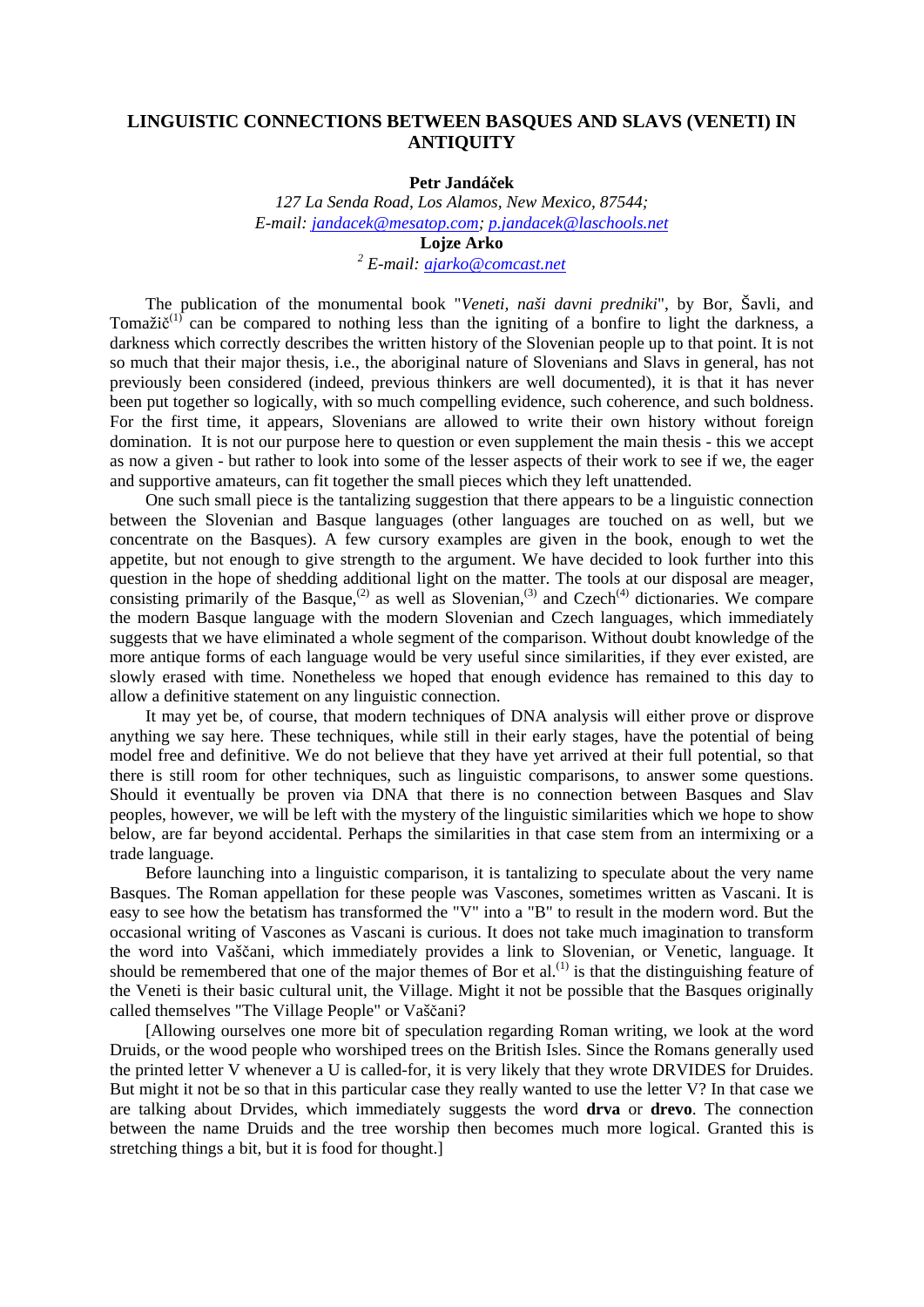As we stated in our abstract, a cursory examination of the Basque language would suggest at most an accidental connection between Slavic and Basque. Indeed, we were prepared to abandon the project when one of us (PJ) noticed an unusually high correspondence among words, which surely would have already existed in antiquity. These include such words as relating to body parts, geographical features, agricultural terms, and the lexicon of hunters and gatherers in general. Our initial attention was particularly focused on the word gori and its combinations, which in Basque describe many items dealing with heat or burning, as well as items dealing with elevation, highest praise, high passion, and higher authority. Strangely enough, or perhaps not so strangely, this is identical to what is used in the Slovenian language. The indefinite verb "to burn" is in Basque actually *erraustu*, while words derived from *gori* refer perhaps more to heat. Nonetheless, the similarity is stunning. The word for flame is *gar*, which in Slovenian has been softened to **žar**. While *gori* is an adjective describing a burning item more correctly called **goreči** in Slovenian, the adjective *goren* has the Slovenian equivalent of **najgorjši** (supreme, exalted, most high), the indefinite verb *goritu* = **ogreti** (to heat), the adverb *gora* = **gori** (up or upward), etc., etc. In Slavic languages the word **gora** also refers to a mountain, which, like a fire, rises upward to the sky. This appears to have been altered in Basque to *mendi* (most likely Latinized from montes), but the word for an apex is *goraldi* (vrh in Slovenian) thus retaining the root. Further we find that to elevate = *goratu*, while elevation = *gorapen*. It would seem much more than pure accident that two apparently unrelated languages (according to linguists) would use the identical root word to form words with very different meaning, and have the meaning of these words correspond exactly in the two languages. This spurred on a further examination.

To a much lesser extent these relationships exist in English as well. Thus elevation (height) and exalted one (highness) derive from the same word, while high passion can be viewed as related to burning only as a metaphor, as in burning passion. But the use of the same root word for heat, burning, high status, mountains, heights and passion are nonexistent in English, while both Basque and Slavic describe all these with the root word gori. [Quite aside, in the course of this search the large number of English words with Slavic derivatives, which do not have Latin or Germanic roots, surprised us]. Nor are they found in the Latin language, which many might consider as the link in the similarities between Basque and Slavic. Thus in Latin, e.g.,  $up =$  sursum, fire  $=$  ignus, mountains  $=$  montes, etc.

When comparing Basque and Slavic it would be most useful to have a strong command of several Slavic languages, both the ancient and modern forms, since it may be that some languages have retained the ancient forms wile others were subject to change. At our disposal were only the Czech and Slovenian languages, but even with these the usefulness of a multi-language approach was evident, particularly when trying to unravel what appears to be only a vague connection in one language, but absolutely clear in another. The sum of our work is given in the Appendix with the words in alphabetical order. A few explanations of Basque are in order for a better appreciation of the comparisons. First of all, no Basque word begins with the letter R. Thus we find the word for river as *erreka* and not reka. The indefinite verbs have the -*tu* ending while in Slovenian they end in -ti. Thus we have *zoritu*, which means **zoriti** (to ripen). While in Slovenian the use of the article **ta**, as in **ta prvi**, is fading from use, it is still used in Basque except that it is postpositional, as in *mamata*, or *pivoto* (i.e., the mother and the beer). Postpositional articles are also found in Bulgarian and Macedonian languages. We also point out again the interchangeability of letters b and v due to betatism. With this prelude we welcome the reader to peruse the appendix.

Most of the comparisons in the appendix are self-explanatory. One could write a story about many of the words but it is not our intent to belabor these. We would include one, however, namely the word for knee (*belanue*), which bears only a slight resemblance to the Slovenian word **koleno**. The interesting fact is that in both Basque (*belaunaldi*) and in Slavic (**pokolenje**) the word for generation stems from the root word for knee. While this occurs in Latin as well where *genu* (knee) and *genus* (ancestry) are related, one must ask just who borrowed what from whom. Ancient pre-Roman Venetic inscriptions clearly indicate that the word for wife (or woman) is *gena*, later softened into the Slovenian word **žena** (a clear reference to ancestry). We dare say the Romans did much borrowing. At the very least the knee connection indicates that the Basque language did not originate in a vacuum, as some would have us believe, but had contact with the rest of Europe from the beginning.

It is already clear from many of the words in the appendix that the Basque words consist of root a word to which one attaches adjectives, adverbs, prepositions, etc. to form new words. This is entirely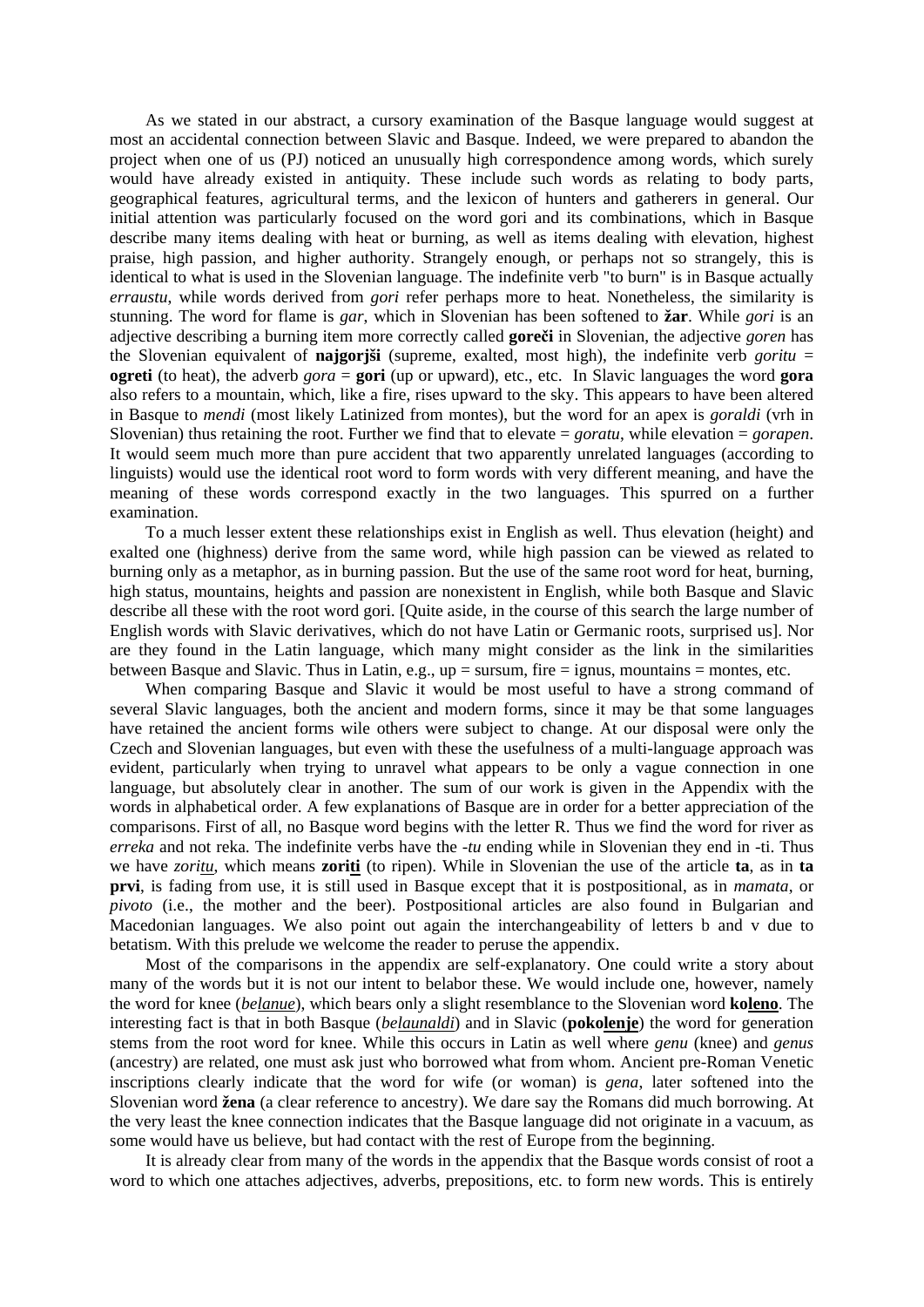similar to the way Slavic words are constructed. We gave an example in the abstract of **črešnja** (čer ješnja, food with a rock), but we could give countless other examples, such as **iskra** (iz ker-a, from a rock). We are assured by Prof. Rozalyn Frank of the University of Iowa that this type of word formation is not common, but it does occur in both Basque and Slavic.

It would be most gratifying if one could determine a fingerprint, which would be a foolproof method of identifying a Slavic language. The problem, which exists now is that it is difficult to determine just who borrowed from whom in the course of language development. Such is the case, for example, with counting from one to ten. Nearly all languages have very similar words for these numbers. The knee-jerk reaction of historians is to give credit to the Romans or perhaps the Indus people. But is this really so? A careful scrutiny of the words for numbers reveals this interesting fact: In ALL Slavic languages there occurs a rhythm and rhyme (and reason) to the counting system. The numbers are paired thusly: **ena-dva, tri-štiri, pet-šest, sedem-osem, devet-deset**. If the wording is slightly changed, e.g., to **seden** by the Primorci, the rhyme is maintained by also changing **osem** to **osen**. Indeed, the rhyme is even more pronounced if one realizes that the word for 5 (**pet**) comes from **pest** (i.e., fist, containing 5 fingers. Even in English the words five and fist are related). Thus we could say **pest-šest**. Perhaps **šest** comes from **še pest**, or, more than a fist. This would give meaning and reason to the words. No such reason exists in other languages.

Rhyme and reason in the numbering system are not found in English, Latin, Germanic, or any of the Romance languages. We are tempted to suggest that the counting originated among Slavic peoples, and that the Romans borrowed the words. The subtleties of the rhyme eluded the borrowers. Whatever the case, we suggest that the rhyme in the counting system may be perhaps the fingerprint we are looking for. It is found in Old Prussian so that we are confident in stating that these were a Slavic people. By contrast, the rhyme is not found in the Basque language, which at first glance would seem to negate their Slavic connection. However, in view of the many similar antique words, one can also reach a different conclusion, namely that the split, if such was the case, occurred even before the dawning of the numbering system. Or, perhaps, the two tribes mixed in antiquity due to trade, heavily borrowing words from each other. Whatever the case, the Basques do not appear as unique as some historians would have us believe.

As a final thought, there is no doubt that at the time of the Venetic era (say 1000 B.C.) the numbering system was already in existence. It would be most illuminating to get an idea of their words for numbers. We have not been able to find these in any books on the Veneti. If such can be found, and if a rhyme exists, we dare say that this would be a substantial contribution as proof of their Slavic origins.

### **References**

- 1. Bor, Matej; Šavli, Jožko; Tomažič, Ivan: *Veneti naši davni predniki*, Editiones Veneti, Ljubljana 1989.
- 2. Aulestia, Gorka; White, Linda: *Basque-English --- English-Basque Dictionary*, University of Nevada Press, Reno, Nevada, 1992.
- 3. Grad, Anton: *Angleško-Slovenski slovar*, Univerzitetna Knjižnica, Maribor, 1999.
- 4. Resepka, Miroslav: "Anglicko-Ceski --- Cesko-Anglicki Slovnik", Fin Publishing, Olomouc, 1998.

#### **Povzetek**

Številni učenjaki so poskušali pravilno uvrstiti baskovski jezik med ostale evropske jezike. Ti poskusi so bili v glavnem neuspešni. Nekateri so domnevali, da so Baski potomci nekdanjih kromanjoncev, ki so živeli tam pred trideset tisoč leti. V knjigi "Veneti, naši davni predniki" so Šavli, Bor in Tomažič opozorili na povezave med Baski in Veneti, našimi slovanskimi predniki. Navedli so nekaj primerov podobnih besed v obeh jezikih, niso pa tega globlje obdelali. Nepopustljivo prepričanje nekaterih zgodovinarjev, da so Slovani prišli v Evropo šele v 6. stoletju, za kar pa nimajo zadostnih dokazov, je preprečevalo raziskovanje povezav med Baski in Slovani. Midva sva globlje raziskala jezikovne povezave med tema ljudstvoma in ugotovila zanimivo dejstvo. Medtem ko je na splošno videti zelo malo podobnosti med tema jezikoma (videti so skoraj naključne), pa opazimo, da so podobnosti številne, ko se omejimo na besede, ki so lahko obstajale v daljni preteklosti (morebiti že v kameni dobi). Podobnosti najdemo ne le v besedah, temveč tudi v besedni zgradbi. Na primer, kot v slovanskih jezikih tudi v baskovščini tvorimo nove besede iz osnovnih besed (primer: črešnja = čer ješnja = jed s koščico). Ali pa: baskovska pomanjševalna končnica -ška je podobna slovenski. Predstavila bova še številne druge primere, pa tudi povezave z drugimi jeziki. Nagibava se k temu, da bi dala prav Šavliju, Boru in Tomažiču, da so Baski in Veneti podobni ljudje, ki so se ločili že v davnini.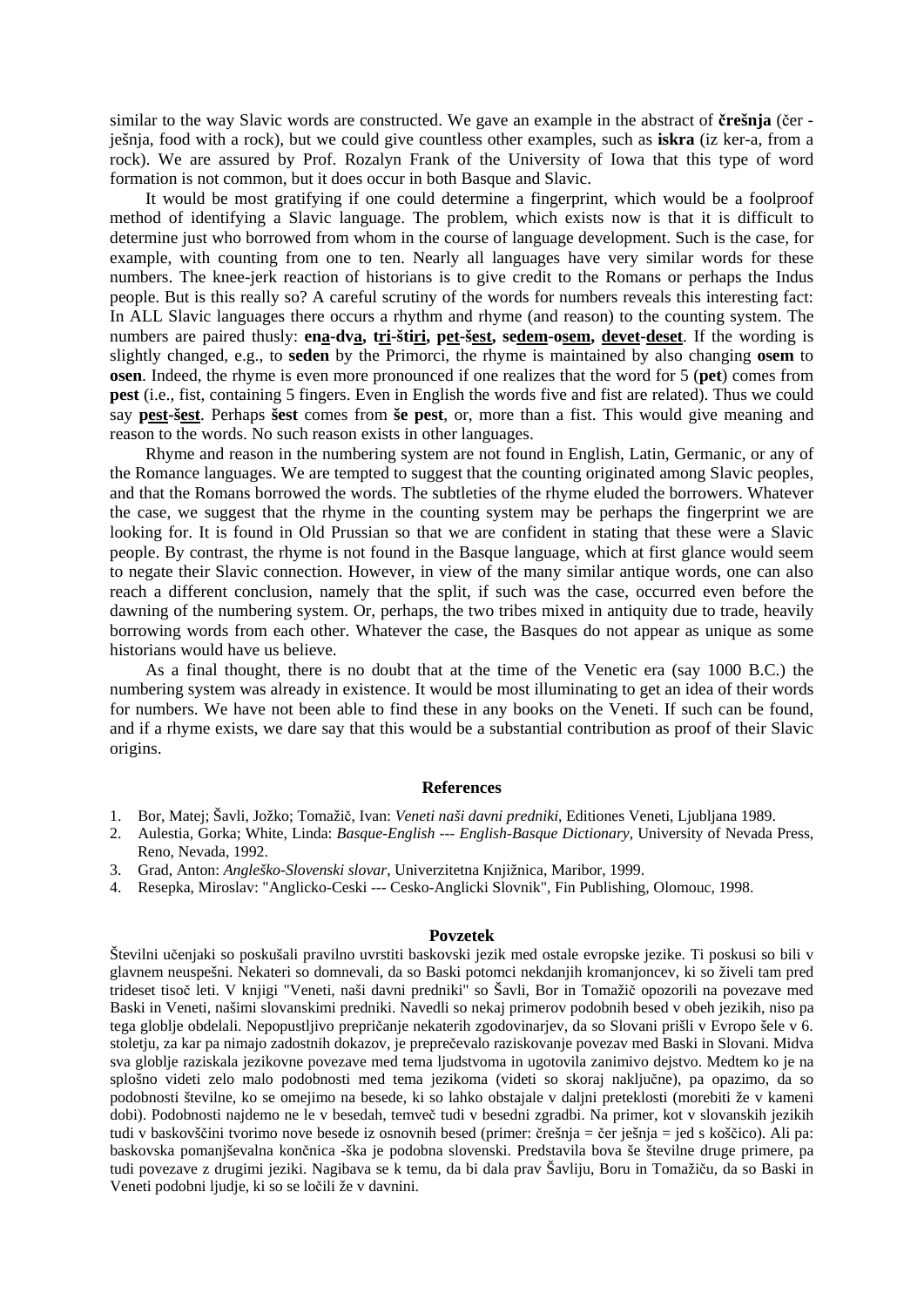## **APPENDIX**

## (Examples of Basque - Slavic Linguistic Similarities)

We present below a comparative instrument designed to illustrate similarities between Basque and Slavic languages. The primary search was done by one of us (Petr Jandáček), a Czech, thus it often occurs that Czech words seem more in concert with Basque. However, as a rule, Slovenian words tend to retain a closer comparison.

We again point out that the letters B and V, as well as P and F are often interchangeable. M and N are often replaced with each other as are the velars H, K and G. The dentals C,Č, S,Š, Z,Ž are all mutually interchangeable. The letter X is pronounced as Š, while TX is equivalent to Č. While in Slavic languages the letter R often serves as the sixth vowel (pronounced "er"), to the point where some words contain no vowels at all, Basque words can never begin with the letter R nor even with a consonant cluster such as "sl", "st", "pr". Thus, for example, roditi becomes *erditu*, while reka becomes *ereka*. In a similar vein, regarding consonant clusters, sredi becomes *asterdi*. The Basque indefitnite verbs end in -tu, while in Slovenian they end in -ti.

| <b>Basque</b>      | Czech                                                 | Slovenian        | English                                      |
|--------------------|-------------------------------------------------------|------------------|----------------------------------------------|
|                    |                                                       | A                |                                              |
| abarka             | obuv                                                  | obuvalo          | Footwear (shoe)                              |
| abeltalde          | stado                                                 | čreda            | herd (animals)                               |
| aberastasun        | bohastsvi                                             | bogastvo         | wealth                                       |
| abere              | zver                                                  | zver             | animal, beast                                |
| abestu             | pjet                                                  | peti             | to sing                                      |
| abesti             | pjesem                                                | pesem            | song                                         |
| abio, arabi, ahabi | jerabina                                              | brusnica         | cranberry                                    |
| abian              | aby                                                   | da bi            | so that, consequently                        |
| abizen             | zvan                                                  | naziv            | name, appellation                            |
| ahalke             | hanba (pohana)                                        | sramota          | shame                                        |
| aharratu           | hadati se, hudrat                                     | karati           | to argue, to reprimand                       |
| ahate              | kachna                                                | (raca)           | duck (water fowl)                            |
| aho                | huba                                                  | gobec            | mouth                                        |
| ahotz              | hlas                                                  | glas             | voice                                        |
| ahuntz             | koza                                                  | koza             | goat                                         |
| ahunzbizar         | kozi bouz                                             | kozja brada      | goatee                                       |
| ahunztalde         | kozi stado                                            | kozja čreda      | herd of goats                                |
| ahuna              | jehne                                                 |                  | jagnje (kozliček) a small goat (a goat lamb) |
| ahutz              | lic                                                   | lice             | cheek                                        |
| angira             | uhor                                                  | jegulja          | eel                                          |
| aipu               | slava                                                 | slava            | glory (SL not allowed in                     |
|                    |                                                       | Basque)          |                                              |
| aita               | tata                                                  | ata              | dad (father)                                 |
| aitaxo             | otecko                                                | očka             | daddy                                        |
| aitxe              | otec                                                  | oče              | father                                       |
| aizkora            | sekyra                                                | sekira           | axe                                          |
| akastsu            | kazni                                                 | pokvarjen        | spoiled                                      |
| akastu             | kaziti                                                | kvariti          | to spoil                                     |
| akais              | kaz                                                   | hiba             | fault, flaw                                  |
| aketz              | kanec                                                 | merjasec         | wild boar                                    |
| al                 | li.                                                   | ali              | perhaps used with questions                  |
| alabaina           | ale bajo                                              | al tako (seveda) | but of course                                |
| alatu              | klyti                                                 | kleti            | to curse                                     |
|                    | (Basque words may not start with a consonant cluster) |                  |                                              |
| albo               | bok                                                   | bok              | side (hip)                                   |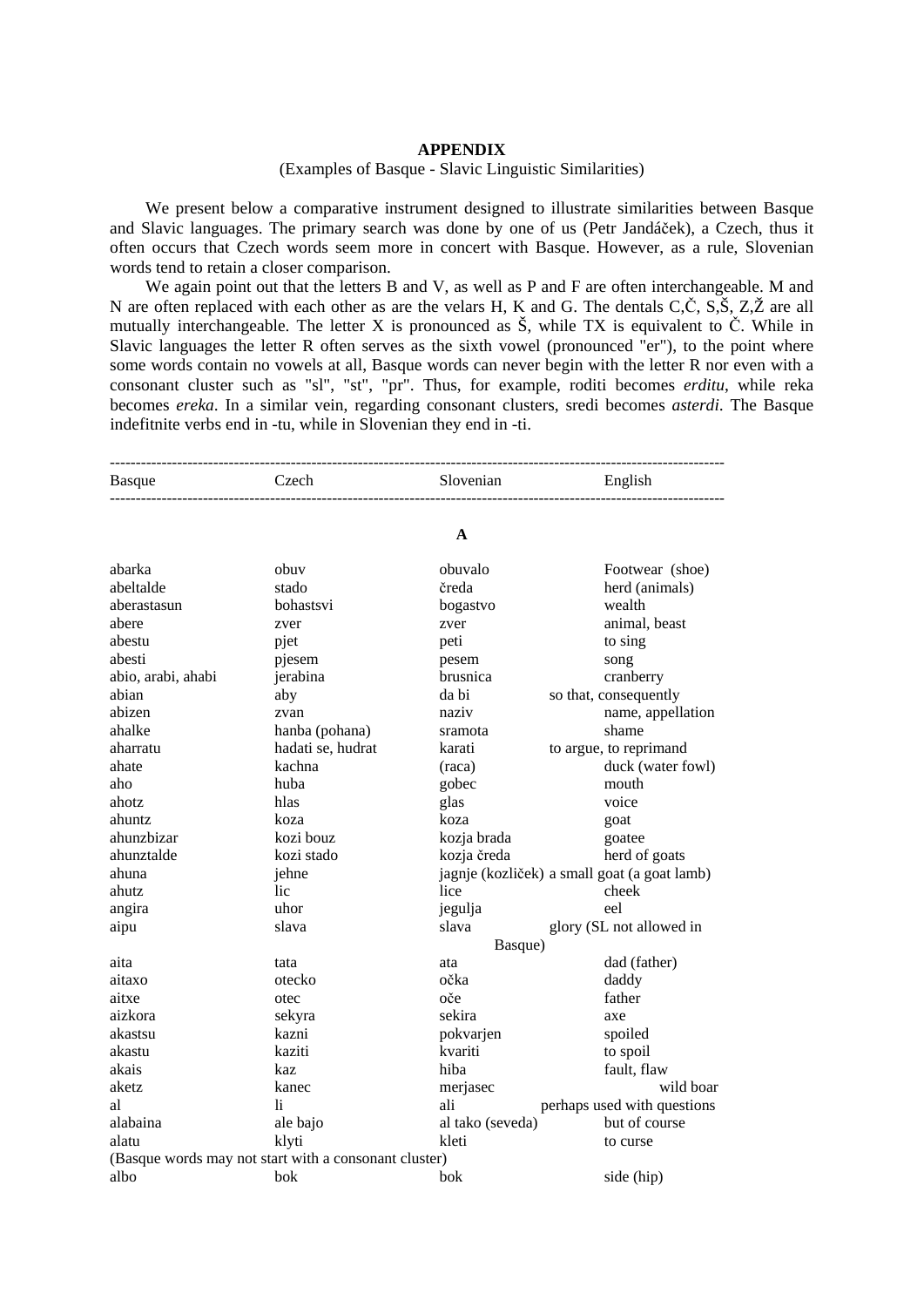| alboko       | pobočnik                                             | pobočniK              | side kick, partner                 |
|--------------|------------------------------------------------------|-----------------------|------------------------------------|
| aldapagora   | pahorek                                              | navzgorje             | slope                              |
| aidaratu     | edejiti                                              | vandrati              | to leave, to wander                |
| aldiz        | ale                                                  | ali                   | however, although, nevertheless    |
| alor         | role                                                 | izoralo polje         | field prepared for sewing          |
| ama          | mama                                                 | mama                  | mother                             |
| anitz        | moc                                                  | mnogo                 | much, many                         |
| aniztu       | množiti                                              | množiti               | multiply                           |
| apal         | police                                               | polica                | shelf                              |
|              | para                                                 |                       | steam                              |
| apar         | papež                                                | para<br>papež         | high priest, pontiff               |
| apez         | žaba                                                 | žaba                  |                                    |
| apo          |                                                      | kopito                | frog, toad<br>hoof                 |
| apo          | kopyto                                               |                       |                                    |
| arazo        | prace                                                | poklic, (garati?)     | job, work, occupation              |
| arbi         | repa                                                 | repa                  | turnip                             |
| arlo         | role                                                 | polje (za oralo)      | farm field                         |
| arrakala     | rokle                                                | razpoka               | crevice, canyon                    |
| arrama       | ramus                                                | rjovenje              | loud animal noise                  |
| arrano       | orel                                                 | orel                  | eagle                              |
| arrultza     | vejce                                                | jajce                 | egg                                |
| arrazoi      | rozum                                                | razum                 | reason, sense                      |
| arrazoldun   | rozumny                                              | razumni               | rational                           |
| artalde      | stado                                                | čreda                 | flock of sheep                     |
| asaba        | osoba                                                | oseba                 | ancestor/person                    |
| ase          | syty                                                 | sit                   | full, satisfied                    |
| asegabeki    | sobecky                                              | pohlepno              | greedily                           |
| asekada      | sytost                                               | sitost                | satiety, fullness                  |
| aska         | jesle                                                | jasli                 | manger, crib                       |
| askatu       | pustiti                                              | spustiti              | to free, to liberate               |
| aski         | dosti                                                | dosti                 | enough, plenty                     |
| askotan      | častokrat                                            | čestokrat             | often, many times                  |
| astar        | osel                                                 | osel                  | donkey                             |
| astredi      | sreda                                                | sreda                 | Wednesday                          |
| asti         | časi-často                                           | često                 | times, often, periodically         |
| asto         | osel                                                 | osel                  | ass, donkey                        |
| asturu       | osud                                                 | usoda                 | fate, fortune                      |
| ata (ate)    | vrata                                                | vrata                 | gate, door                         |
|              | (Basque words cannot start with a consonant cluster) |                       |                                    |
| atexka       | vratečka                                             | vratca                | small gate (Basq $X = \check{S}$ ) |
| atoitu       | chytiti                                              | ujeti                 | to catch, grab                     |
| atzapar      | škrabat                                              | krempelj              | claw                               |
| atzaparketa  | škrabanina                                           | krempljati (praskati) | scratching (noun)                  |
| atze, atzeko | zadek                                                | zadaj                 | back part, bottom of body          |
| atzealde     | zada                                                 | odzadaj               | posterior part, back               |
| aulk         | stolek                                               | stolček               | small chair                        |
|              |                                                      |                       |                                    |
|              | (Basque words cannot start with a consonant cluster) |                       |                                    |
| aupa         | hopla                                                | hopla                 | exclamation used when              |
|              |                                                      |                       | lifting heavy weights              |
| aurre        | pred                                                 | pred                  | before                             |
| aurenik      | prvni                                                | najprej               | first of all                       |
| ausiki       | kousati                                              | pokusiti              | to bite                            |
| autzapez     | knez                                                 | knez                  | mayor, lord                        |
| aza          | zeli                                                 | zelje                 | cabbage                            |
| azken        | končen                                               | konec                 | conclusion, ending                 |
| aztore       | jestrab                                              | jastreb               | hawk                               |
|              |                                                      |                       |                                    |
|              |                                                      | B                     |                                    |
| ba           | ba                                                   | ba                    | exclamation of irony               |
| babespe      | bespečnost                                           | brezskrbnost          | security, protection, refuge       |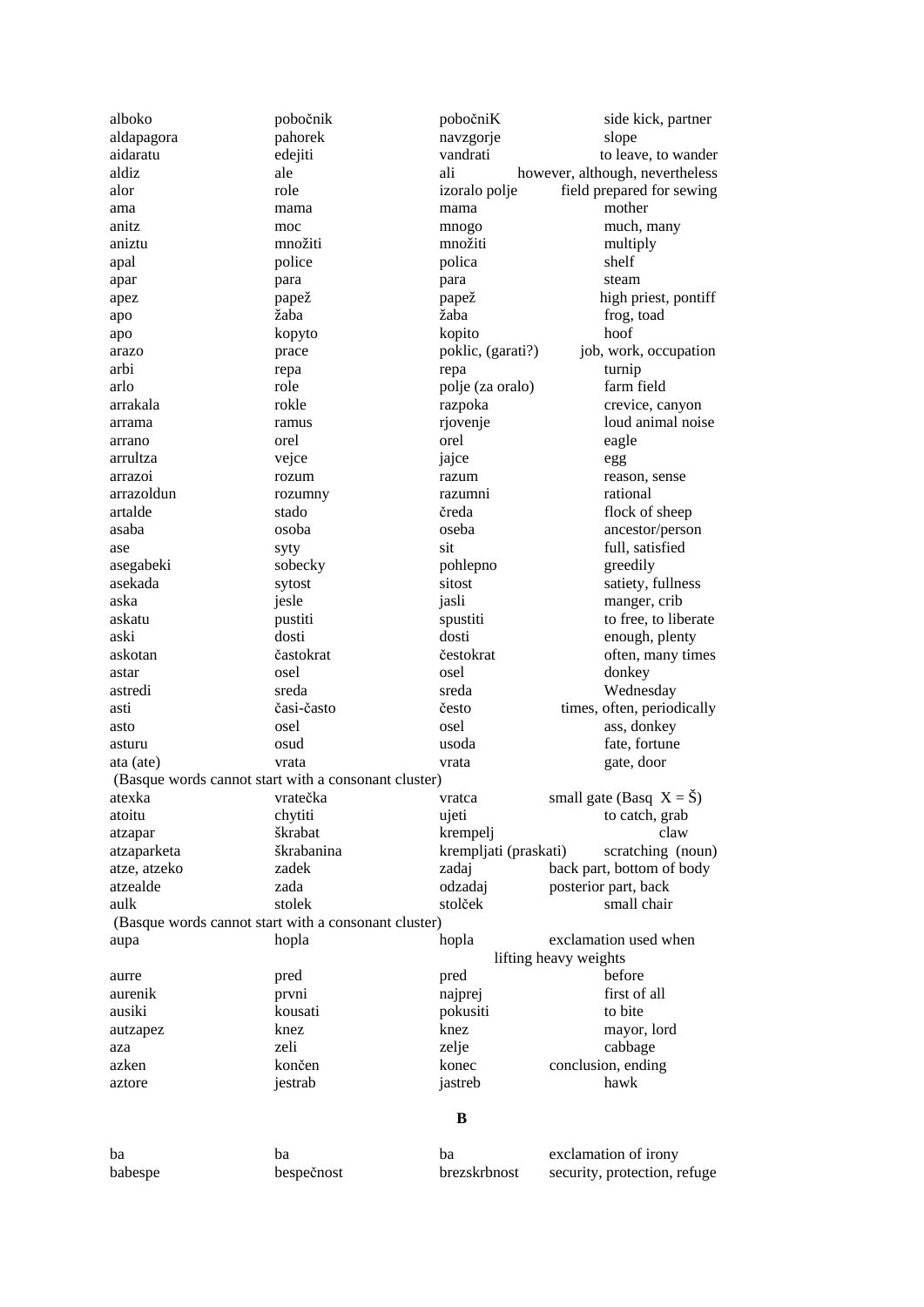| bada          | batak                                                                            | potem                | so, well, then             |
|---------------|----------------------------------------------------------------------------------|----------------------|----------------------------|
| baietz        | bajo                                                                             | da tako              | yes, so, yes indeed        |
| baiezko       | bajeto                                                                           | da tako              | affirmative consent        |
| bainu         | nanja                                                                            | banja                | bath                       |
| baizera       | bažene                                                                           | tak že ne            | exclamation expressing     |
|               |                                                                                  | doubt or hesitation  |                            |
| bake          | pokoj                                                                            | pokoj                | peace, tranquility         |
| bakeune       | pokojne                                                                          | pokojno              | peaceful                   |
| balanka       | paka                                                                             | vzvod                | lever, crowbar             |
| balazta       | uzda                                                                             | uzda                 | bridle                     |
| bapateko      | prutko                                                                           | nenadno              | sudden                     |
| barabil       | varle                                                                            |                      | testicle                   |
| baranda       | zabradli                                                                         | zabran?              | banister                   |
| bare          | mir                                                                              | mir                  | calm                       |
| barne         | vnitr                                                                            | vnotraj              | interior                   |
| barreka       | rechtat se                                                                       | režati               | laughing                   |
| barrenbake    | vnitrni pokoj                                                                    | notranji mir (pokoj) | inner peace                |
| basa          | pusty, prosty                                                                    | divji (prosti?)      | wild, primitive, rustic    |
| basabere      | zpustia zver                                                                     | divja (prosta) zver  | wild beast                 |
| behi          | bejk, byk,                                                                       | bik                  | bull, cow, bovine          |
| behiki        | bejči (hovez)                                                                    | goved                | beef                       |
| behixka       | kravička (samička od Bejčka) kravca                                              |                      | little cow                 |
| belar         | bylina (trava)                                                                   | trava                | grass                      |
| belaunue      | koleno                                                                           | koleno               | knee                       |
| belaunaldi    | pokoleni                                                                         | pokolenje            | generation                 |
| belaunikaketa | pokleknuti                                                                       | poklekniti           | genuflect                  |
| beretu        | brati                                                                            | grabiti              | to take, seize             |
| beretzakotu   | zabrati                                                                          | zagrabiti            | to monopolize, seize       |
| berga         | palka                                                                            | bergle               | rod, club stick            |
| berho         | vedro                                                                            | vroče                | heat, hot                  |
| bertz         | džber                                                                            | čeber                | bucket, pail               |
|               | (Since Basque words cannot begin with a consonant cluster, the TZ is at the end) |                      |                            |
| beste         | ješte                                                                            | še tako              | another as much as         |
| besuts        | bosi                                                                             | bos                  | naked arm, barefooted      |
| bete          | nabyjet                                                                          | nabiti               | to fill, to load -as a gun |
| beti          | veky                                                                             | veki                 | always, ages, eternity     |
| betiko        | vecne                                                                            | večno                | eternal perpetual          |
| betikotu      | zvečniti                                                                         | poveličati           | immortalize, perpetuate    |
| beti-betiko   | veky-veku                                                                        | vekov veke           | for ever and ever          |
| bezpara       | včera                                                                            | včeraj               | yesterday                  |
| biak          | oba                                                                              | oba                  | both                       |
| bide          | vede                                                                             | veda (vidnost?)      | path, that leads to a      |
|               |                                                                                  | solution             |                            |
| bidexka       | cestička                                                                         | cestica              | path                       |
| biga          | byk                                                                              | bik                  | young cow - bull           |
| bilo          | vlas                                                                             | las, dlaka           | hair                       |
| biluzgorri    | vlasoholi                                                                        | plešast              | bald                       |
| biratu        | viriti                                                                           | vrteti               | to spin                    |
| birikatu      | vrteti                                                                           | vrteti               | rotate                     |
| bizar         | vouz                                                                             | brada                | beard                      |
| bizi-bizi     | živo-živi                                                                        | živi-živi?           | very lively                |
| bizinahi      | životni nehi                                                                     | hrepenenje           | life's desires             |
| bizkar        | višks                                                                            | višek                | high point, high location  |
| bor-bor       | var-var                                                                          | vrenje               | soind of boiling water     |
| borda         | bouda                                                                            | koliba               | hut                        |
| borobil       | boulovi                                                                          | okrogelj             | round                      |
| boroka        | bitva, bitka                                                                     | borba                | battle                     |
| bost          | pet (from pest)                                                                  | pet                  | five                       |
| bota          | bota                                                                             | škornji              | boot                       |
| botatxo       | botička                                                                          | škornjiček           | small boot                 |
|               |                                                                                  |                      |                            |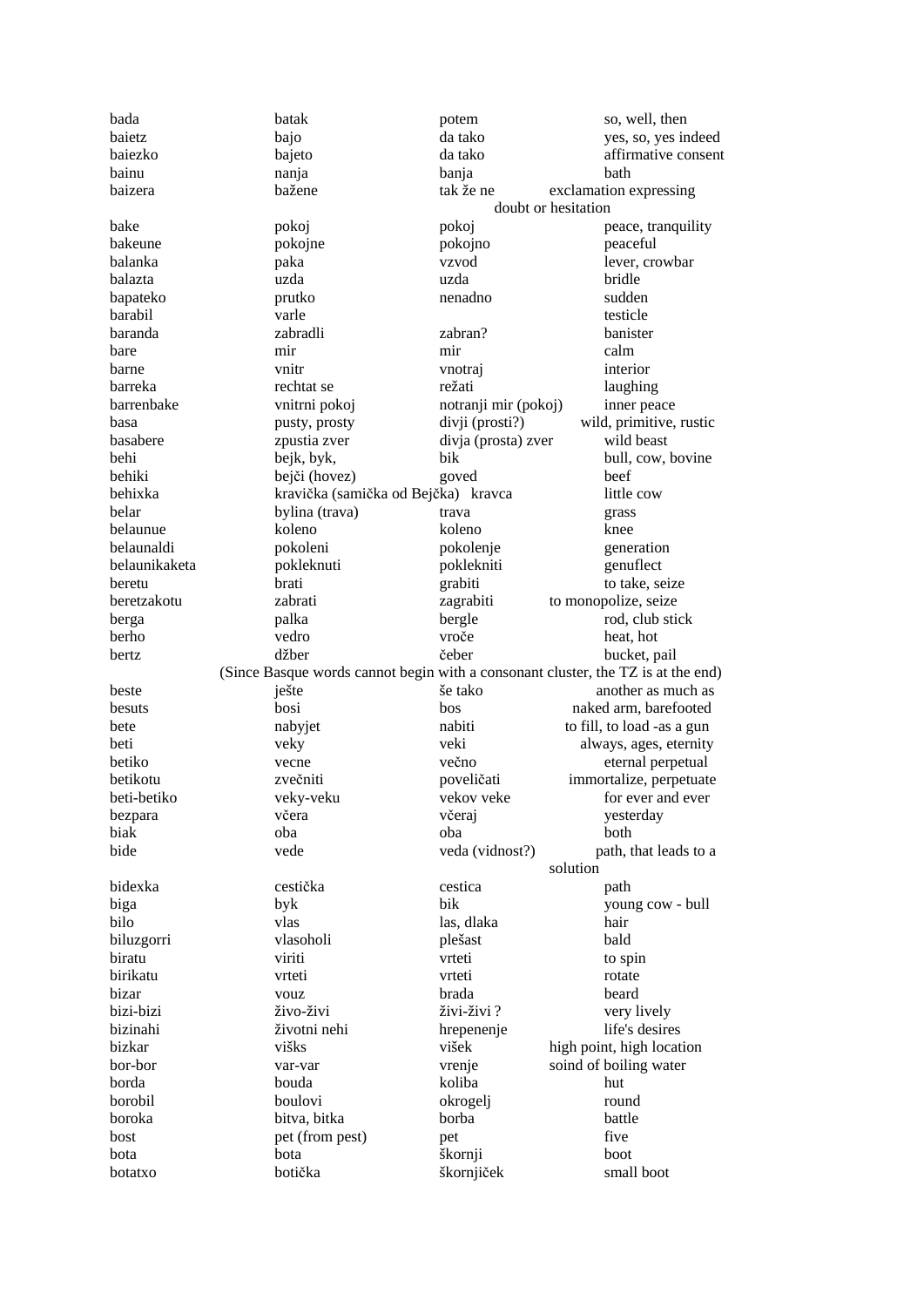| botila                          | butylka              | butelka                | bottle                        |
|---------------------------------|----------------------|------------------------|-------------------------------|
| brastada                        | prašteni             | udarec                 | sudden blow                   |
| briska                          | broskev              | breskev                | peach                         |
| buru                            | vrch                 | vrh                    | top, summit                   |
| buruzabal                       | vrch zavality        | širokoglav             | broad headed                  |
| buruzorotz                      | vrch ostry           | ostrovrh               | having a pointed top          |
|                                 |                      |                        |                               |
|                                 |                      | D                      |                               |
| daratulu                        | vrtak                | vrtalnik               | drill                         |
| dardaratzu                      | trasti               | tresti                 | to shake, vibrate             |
| denen                           | denni                | dnevni                 | common, daily                 |
| dexente                         | dost                 | dosti                  | enough                        |
| domagarri                       | domačneni            | udomačeni              | tamed                         |
|                                 |                      |                        |                               |
|                                 |                      | E                      |                               |
| eden                            | jed                  | strup                  | poison, venom                 |
| edoski                          | dojiti               | dojiti                 | to milk                       |
| egin                            | čin                  | stvar                  | action, creation              |
| elekatu                         | kecati               | klepetati              | to chat                       |
| elkotu                          | lakotit              | lakomen                | to become a miser             |
| emeki                           | mekky                | mehko                  | softly                        |
| epelki                          | teply                | toplo                  | warm                          |
| erabide                         | robota, vyroba       |                        | formula, method or process of |
|                                 |                      | getting something done |                               |
| erdi                            | stred                | sredi                  | center                        |
| erditu                          | roditi               | roditi                 | to give birth                 |
| (Bsq words cannot start with R) |                      |                        |                               |
| eritu                           | chorobiti            | shrometi               | to get sick                   |
|                                 |                      | krempelj               | claw                          |
| erpe                            | drap                 |                        | to scratch                    |
| erpekatu                        | drapati              | praskati, krempljati   |                               |
| erreka                          | reka                 | reka                   | river, creek                  |
| errekatxo                       | rička                | rekica                 | riverlet                      |
| erroi                           | vrana                | vrana                  | crow                          |
| erroitz                         | rokle                | reža                   | fissure, precipice            |
| eskulabur                       | skoupy               | skopuh                 | stingy, niggardly             |
| etxe (pronounced etshe)         | chuše                | hiša                   | house                         |
| ez                              | bez                  | <b>brez</b>            | prefix indicating exclusion   |
| ezko                            | vosk                 | vosek                  | wax                           |
| ezpi                            | zub                  | zob                    | snake fang / tooth            |
|                                 |                      | F                      |                               |
| futzegin                        | fučet, foukat        | pihati                 | blow                          |
|                                 |                      |                        |                               |
|                                 |                      | G                      |                               |
| gaban                           | kabat                | suknja                 | overcoat                      |
| gabezia                         | bez                  | brez                   | without, lacking              |
| gaita                           | dudy, gaida (Slovak) | dude                   | bagpipes                      |
| gaitz                           | kaz                  | poč                    | flaw                          |
| gako                            | hak                  | hakelj                 | hook                          |
| galda                           | hut                  | taliti                 | smelting                      |
| galeper                         | krepelka             | prepelica              | quail                         |
| galtza                          | gate                 | hlače (gate?)          | pants, trousers               |
| gar                             | žar                  | žar                    | flame, radiant heat           |
| garaiago                        | horejši, horni       | višji (gorjši?)        | higher                        |
| garabi                          | jerab                | žerjav                 | hoist, crane                  |
| garaitu                         | vyhrati              | zmagati                | to win, to triumph            |
|                                 |                      |                        |                               |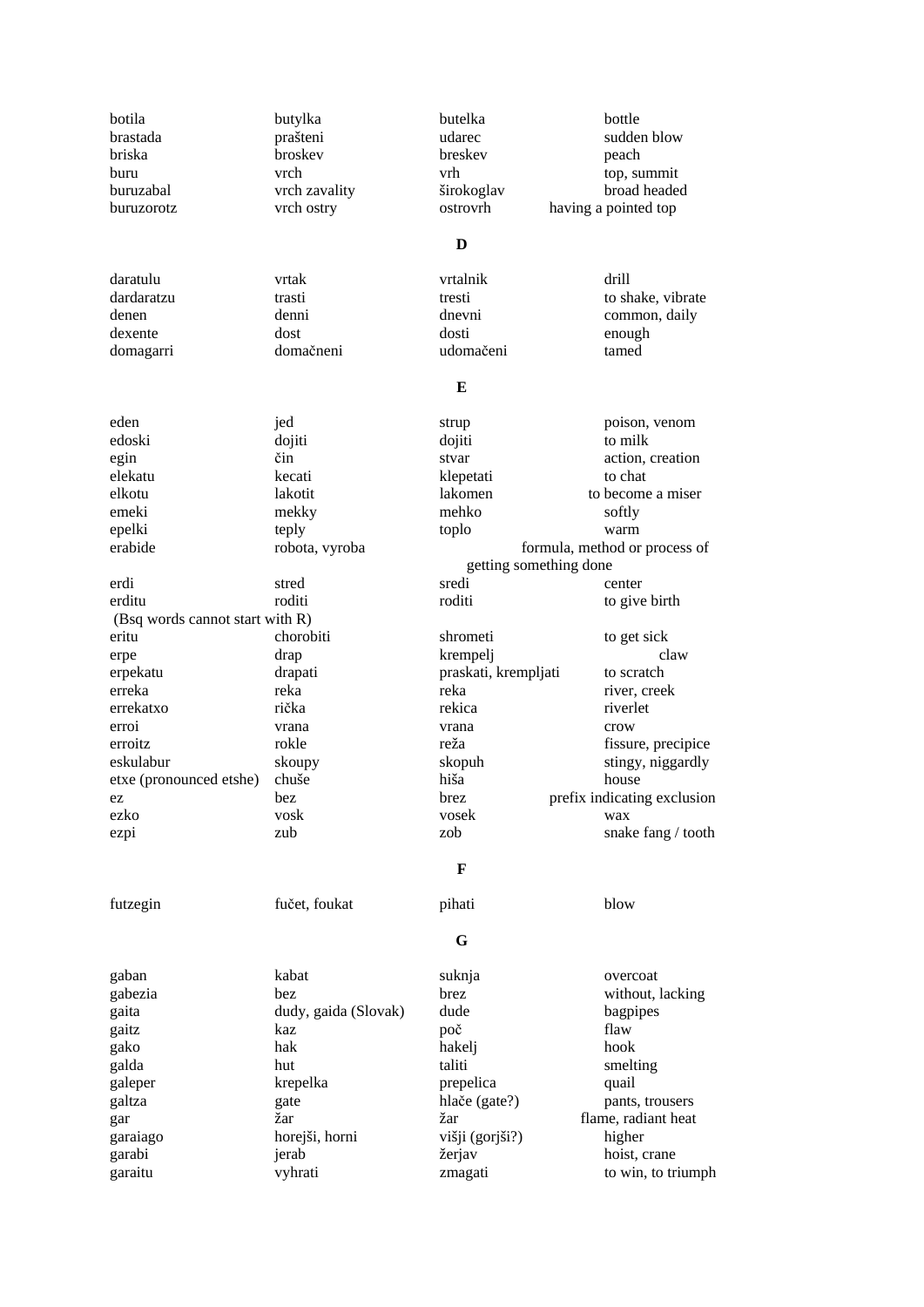gutizia chut chut desire, craving

garratz horky grenak bitter garun razum razum brain, ration gehiago jinako od tega more, else geruza koža koža skin, crust goi horni visoki (gorni) high gora nahore gori (z) up with, upward, up gorabehera nahoru-dolu gori-doli up and down gorago horejši višji (gorjši?) higher goragoko horni gorni higher goragotu nahoru povišati to elevate further goraldi horejši priliv plima (zgorni priliv?) high tide goraldi hory vrch vrh gora apogee of mountain gori hori gori ablaze, on fire gori-goritu hori-horeti goreče glowing with fire gorantz hornejši navzgor upward gorantza horejši navzgor towards the top gordeleku hrad hrad grad fortress, castle gordin hrozny, kruty, hruby grozni, kruti, grobi crude, cruel<br>gordindu horšiti hujšati to get worse gordindu horšiti hujšati to get worse gordintasun hrubost grobost cruelty goregi priliš horejši previsoko too high goren horen, nejviši najvišji (najgorši?) highest gori hori gori burning garratz horky grenak bitter gorta ohrada ograda stable, rink gorte hrad hrad grad castle, palace grausk hryzat grizati, hrustati biting sound guren hrana, hranice granica limit, edge

goranzko horasko gorato regarding high things gorati hrdi ohol haughty, arrogant goratu zvednout nahoru povišati to elevate, to raise gori-gori horiči (vašini) goreči glowing - ardently gorroto hroziti groziti expressing hatred, ire

# **H**

hari haras haras nit thread haritz dub hrast oak harizko haraskom (heklano?) made of thread harrapakin korist plen seizure of prey harrapatu hrabati, chopiti grabiti to grab, to rake haze zelen zelen zelen green herre chromi hromi hromi cripple, lame herrestari **ješter** plezač reptile hez kost kost bone hiru tri tri three hizkuntza jazyk jezik language

han tam tam tam tam there, over there handi hodne izobilje plenty, great quantity handiarezko hodne vrednost value > quality/quantity hanka hanka hnata hnata ud limb (leg or arm) harrapakin chopit zapleniti to catch prey, capture haur harant otrok baby, infant, child, brat hesohol hol, hole steber stake, staff, post higatu hniti gniti gniti to rot, decompose hikatu tykati tikati familiar form of "you" hirino rynek mesto small city, town hizkera **jazyk** jazyk jezik language, tongue hoben hanba krivda fault, blame, culpability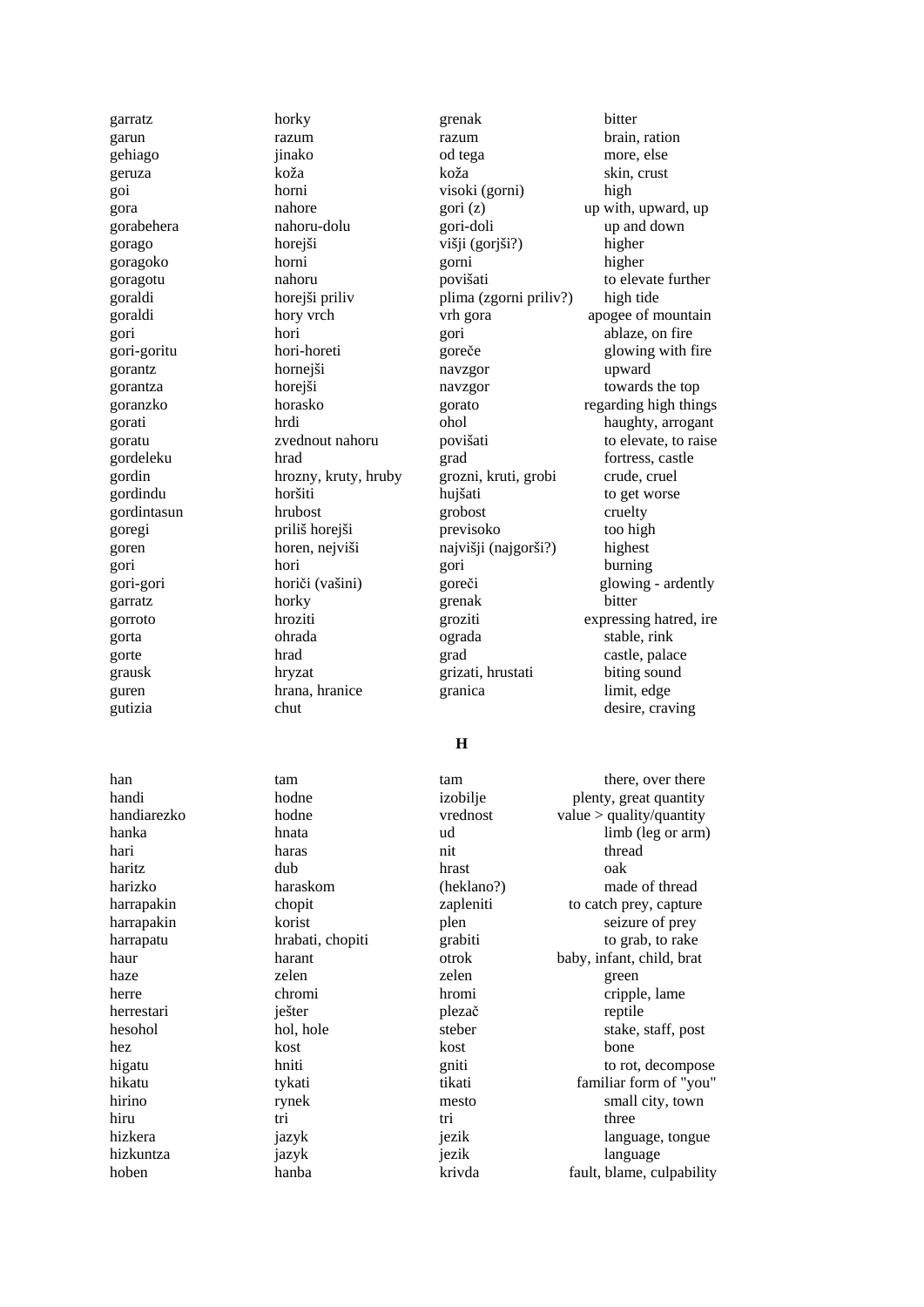| hobendun                         | hanebny        | kriv                | guilty, blamable          |
|----------------------------------|----------------|---------------------|---------------------------|
| hobi                             | hrob           | grob                | grave, tomb               |
| hobiratu                         | pohrbiti       | pogrebiti           | to bury, to inter         |
| hortz                            | hryz, hrot     | zob (griz?)         | tooth, bite, point        |
| horzkada                         | hryznuti       | grizniti            | bite, gnawing of teeth    |
|                                  |                |                     |                           |
|                                  |                | I                   |                           |
| ilar                             | hrach          | grah                | pea                       |
| inguratu                         | ohraditi       | ograditi            | to corral, surround       |
| ipar                             | sever          | sever               | north                     |
| ipurdi                           | prdel          | prda (slang)        | buttocks, butt            |
| irabazpide                       | robota         | rabota              | job, work                 |
| isats                            | ocas           | sirc                | broom plant, tail         |
| ixo!                             | ticho!         | tiho!               | quiet!                    |
| izen                             | zvan           | naziv               | name, designata           |
| izpitu                           | štipiti        | cepiti              | to splinter               |
| izodura                          | strach         | strah               | fear, terror              |
|                                  |                |                     |                           |
|                                  |                | J                   |                           |
| jabal                            | slab           | slab                | weak                      |
| jalo                             | rojen          | izvaljeno           | hatched                   |
| jende                            | lide           | ljudje              | people                    |
| jedexka                          | lidičky        | ljudstvo            | common, simple people     |
|                                  |                | K                   |                           |
| kaj                              | pristav, molo  | kej (Croatian)      | dock, pier, port, harbor  |
| kaka                             | kaka (trus)    | kaka                | excrement, feces          |
| kako                             | hak            | hakelj              | hook                      |
| kalaka                           | klikaq, klatka | kljuka              | latch                     |
| kanika                           | kulička        | frnikula            | marble (toy)              |
| kapazu                           | kapsa          | torba               | pocket-bag, esp. of straw |
| karel                            | kraj           | kraj                | edge, rim, brim           |
| karobi                           | krb            | kamin               | fireplace, lime oven      |
| karraskatu                       | kousati        | pokusiti            | to bite                   |
| katar                            | kocour         | maček               | male cat, tomcat          |
| kezulo                           | kozub - komin  | kamin               | chimney                   |
| kipula                           | cibule         | čibula              | onion                     |
| kiribilatu                       | kudrnatit      | kodrati             | to curl, to spiral        |
| klera                            | krida          | kreda               | chalk                     |
| klinkada                         | polikani       | pogolniti           | swallowing                |
| koitz                            | -krat          | -krat               | number suffix indicating  |
|                                  |                |                     | multiplicity              |
| kokada                           | krkat          | kolcati             | belch, burp               |
| kokor                            | krk            | vrat                | throat, neck              |
| kokorika                         | skrčeny        | skrčen              | squatting, crouching      |
| kokot                            | krk            | vrat                | neck                      |
| kola                             | klih           | lim                 | glue                      |
| kolatu                           | kližiti        | limati              | to glue                   |
| kolokatu                         | kolebati       | kolebati            | to waver, to teeter       |
| kopalet                          | kopa           | koš                 | peck, small basket        |
| kordel                           | koudel         | vrv, konopec        | rope, twine               |
| (Bsq OR is often replaced by OU) |                |                     |                           |
| korrok                           | kruh, kolo     | krog                | circle, wheel             |
| koskegin                         | kousat         | grizati (kavsanje?) | biting, sound of biting   |
| koskor                           | kousek         | košček              | a piece, a bit            |
| -kote                            | -krat          | -krat               | suffix in multiplication  |
| kresal                           | sul-sol        | razsol              | salt water                |
|                                  |                |                     |                           |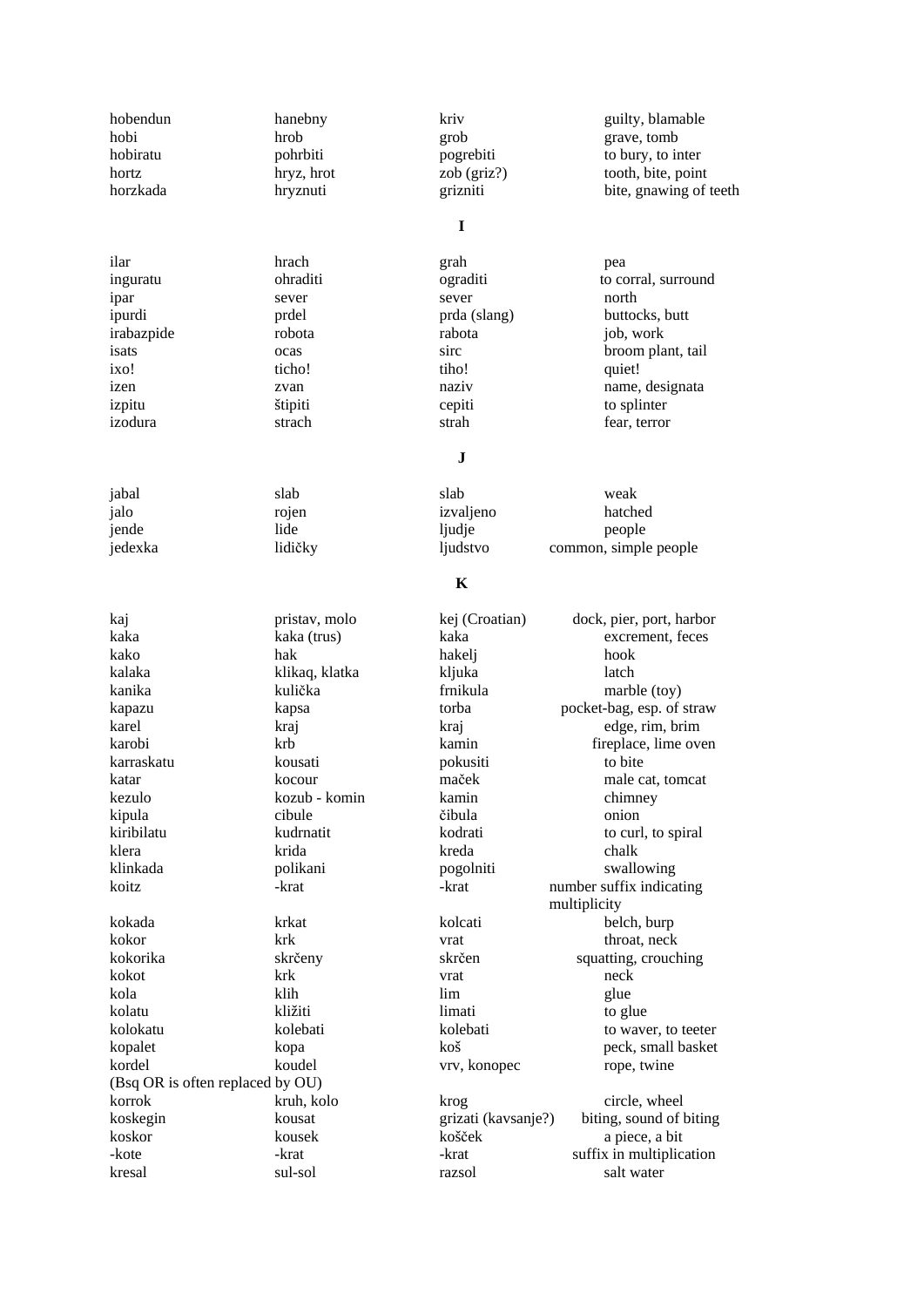| kulukatu   | kolebati            | kolebati                  | to rock, to sway                |
|------------|---------------------|---------------------------|---------------------------------|
| kulska     | klimbat             | spanček                   | short nap                       |
|            |                     |                           |                                 |
|            |                     | L                         |                                 |
|            |                     |                           |                                 |
| labainada  | dlabanina           | razpoka                   | gash, slash                     |
| labekari   | pekar               | pekar                     | baker                           |
| labexka    | pečka               | pečka                     | small oven                      |
| laido      | lajdat              | žaliti                    | to insult, to neglect           |
| landa      | lany                | polje                     | field, prairie, plain, terrain  |
| lapur      | lupič               | lopov                     | thief, robber                   |
| lasta      | slamne (from slama) | slamno                    | of straw                        |
| lasto      | slama               | slama                     | straw                           |
| latoi      | litina              | bron (but to cast=litina) | brass                           |
| lauzkatu   | lezti               | plezati                   | to scale, climb                 |
| liho, linu | len                 | lan                       | flax                            |
| liska      | lišejnik            | lišaj                     | moss or algae on rocks or trees |
| listoi     | lat                 | lata                      | strip of wood, lath             |
| losintxa   | lichotit            | prilizniti                | to flatter, flattery            |
| lur        | role                | zemlja                    | earth, land, field              |
| luza       | dlouhe              | dolžina                   | long                            |
| luze       | dloužene            | daljše                    | elongated                       |
|            |                     |                           |                                 |
|            |                     | M                         |                                 |
|            |                     |                           |                                 |
| mailuka    | mlatit              | mlatiti                   | to hit with a hammer            |
| maitagarri | mile, milovane      | dragi                     | lovable, beloved, dear          |
| makila     | kyje                | palica (palka)            | cane, stick, baton              |
| peka       | piha                | pega                      | freckle                         |
| maldagora  | nahoru              | navzgor                   | uphill, incline                 |
| marrantatu | maroditi            | prehlajen                 | to be ill, sick with cold       |
| maskor     | mušle               | školjka                   | sea shell                       |
| maskur     | mozol               | mazulj                    | callus                          |
| mataza     | motouz              | štrena                    | twine, hank, tangle             |
| matazatu   | zamotati            | zamotiti                  | tangle, confuse                 |
| meheki     | mekky               | mehki                     | soft, weak                      |
| milikatu   | malicherny          | zbirčen                   | become spoiled, picky           |
| min        | milen               | mili                      | dear, beloved                   |
| mixitxu    | micka               | mucka                     | cat (child talk)                |
| mizkatu    | mazleny, mazliti    | razvajen                  | be spoiled, pampered            |
| mortsa     | mrož                | mrož                      | walrus                          |
| moxkor     | mit mužku           | namočen                   | a lttle drunk                   |
| moga       | mnoho               | mnogo                     | extreme                         |
| musker     | ješter(ka)          | kuščar                    | lizard                          |
|            |                     |                           |                                 |
|            |                     | ${\bf N}$                 |                                 |
|            |                     |                           |                                 |
| nabari     | napadny             | navadni                   | obvious, evident, manifest      |
| nabartu    | nabarvit            | nabarvati                 | to paint with many colors       |
| nahastar   | ješter              | hujskar                   | agitator                        |
| nahi       | nehy                | naha                      | desire, will, wish, craving     |
| negutsu    | snežny              | snežno                    | wintry, snowy                   |
| neurerra   | mera                | mera                      | measurement                     |
| nokatu     | tykati              | tikati                    | female familiar address         |
| nolako?    | no, jake?           | kakšno?                   | what kind of?                   |
| nozitu     | snašeti             | nositi                    | to suffer, to bear              |
|            |                     |                           |                                 |
|            |                     | $\mathbf 0$               |                                 |
|            |                     |                           |                                 |
|            |                     |                           |                                 |
|            |                     |                           |                                 |

kukula chochola greben (perhaps rooster's crest deriving from kokoš)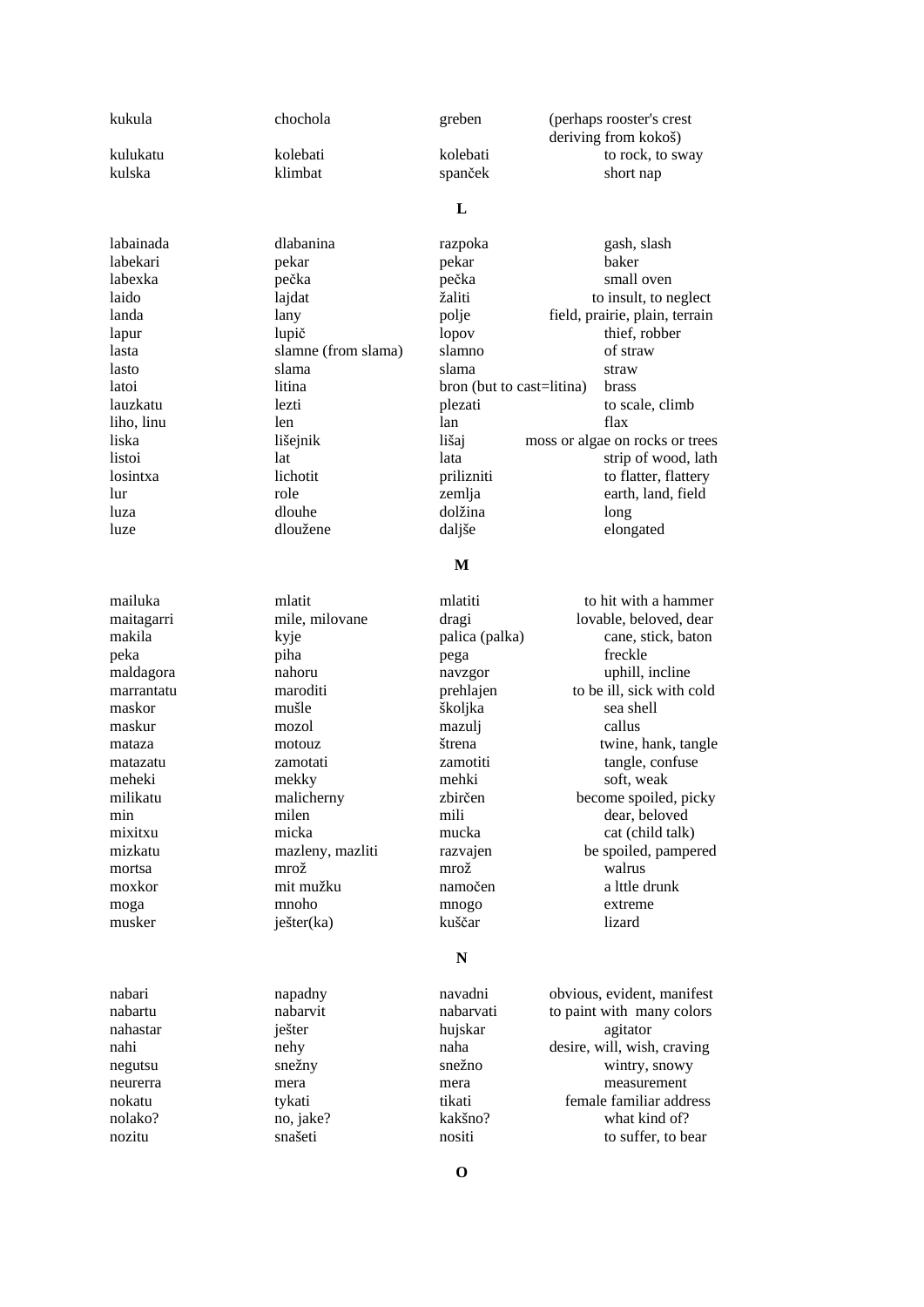| ogara                                   | ohar              | hrt                      | fast hound                          |
|-----------------------------------------|-------------------|--------------------------|-------------------------------------|
| ogaratxakur                             | ohar čokl         | hrt                      | fast hound                          |
| orein                                   | jelen             | jelen                    | hart                                |
|                                         |                   | ${\bf P}$                |                                     |
|                                         |                   |                          |                                     |
| papar                                   | papat             | prsa (papat for infants) | breast / suckle                     |
| peka                                    | piha              | pega                     | freckle                             |
|                                         |                   | S                        |                                     |
|                                         |                   |                          |                                     |
| sakats<br>soineko                       | sukobity<br>sukno | grčevo                   | knotty (wood or tree)               |
|                                         |                   | suknja                   | cloth, garment                      |
|                                         |                   | Т                        |                                     |
| taula                                   | stol              | stol                     | stool                               |
| taxu                                    | tvar              | način                    | aspect, appearance                  |
| teilaxka                                | strižka           | stržka                   | small roof                          |
| tiratu                                  | tahati            | tirati                   | to pull, yank, tug, goad into       |
| tiro                                    | strela            | strel                    | shot                                |
| toka                                    | tykat             | tikati                   | address each other in familiar form |
| tualdi                                  | plivati           | pljuvati                 | to spit                             |
| txalupa                                 | člun              | čoln                     | a small boat                        |
| txanel                                  | člun              | čoln                     | a small boat                        |
| txantxa                                 | švanda            | čenča                    | fun, joke, jest, nonsense           |
| txarto                                  | čertiti           | črtiti                   | to do evil, diabolical acts         |
| txerren                                 | čert              | črt                      | imp, demon, fiend, devil            |
| txiza egin                              | chčit, chcat      | scati                    | to urinate                          |
| --txo                                   | -čo               | $-\check{c}$ O           | diminutive ending                   |
| txuri                                   | čiry              | čisto                    | white, clear (as wine)              |
| txurru                                  | čurat             | curati                   | to urinate                          |
|                                         |                   |                          |                                     |
|                                         |                   | $\mathbf U$              |                                     |
| ubil                                    | vir               | vrtinec (se ovijalec)    | whirlpool                           |
| ufatu - ufaki                           | foukati           | pihati                   | to blow air, puff                   |
| uharka                                  | pohar(ek)         | pehar                    | container                           |
| ukai                                    | ruka              | roka<br>hand, forearm    |                                     |
| (Bsq words cannot start with R)         |                   |                          |                                     |
| ukabil                                  | ruka bil          | rokoboj                  | punch with fist                     |
| ukondo                                  | loket             | laket                    | elbow                               |
| untzi                                   | člun              | čoln                     | boat                                |
| (consonant cluster cannot start a word) |                   |                          |                                     |
| ur, urra                                | orech             | oreh                     | nut                                 |
| urate                                   | vrata             | vrata                    | gate of canal, watergate            |
| urdin                                   | modry             | modri                    | blue                                |
| usta                                    | uzda              | uzda                     | rein                                |
| utzi                                    | pustit            | pustiti                  | to let go                           |
|                                         |                   | X                        |                                     |
| xabal                                   | zavality          | širok                    | wide, rotund                        |
| xora, xaro                              | čaro-             | čaro-                    | pertainig to magic                  |
| xahar                                   |                   |                          | old                                 |
| xukadera                                | star<br>osuška    | star                     | towel                               |
|                                         |                   | brisača (ki suši)        |                                     |
| xukatu                                  | sušiti            | sušiti                   | to dry                              |